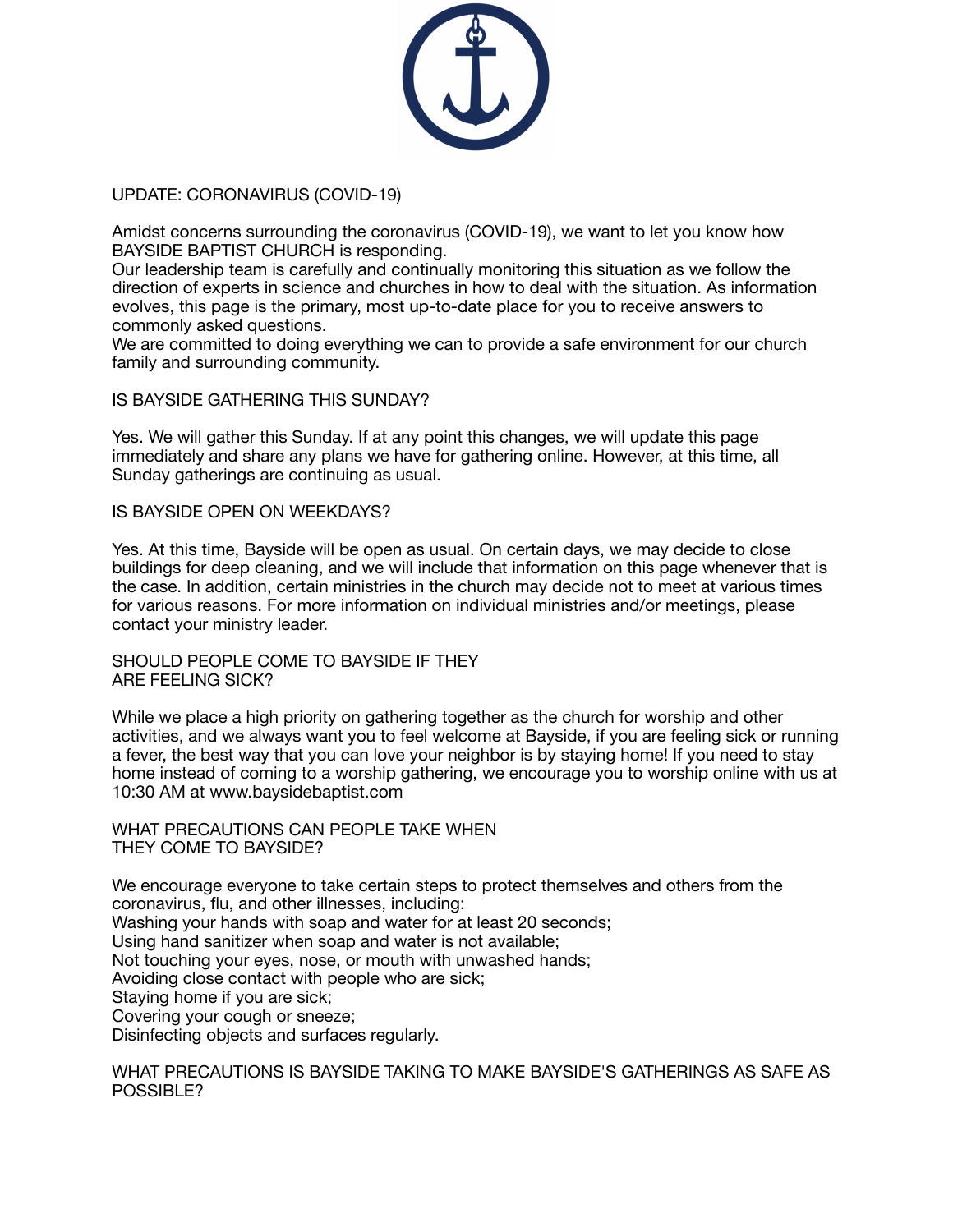Bayside is taking extra cleaning precautions at this time. This includes:

Wiping down all common area touch-points (e.g., doors, light switches, countertops, etc.) throughout the day with an EPA certified disinfectant.

Placing hand sanitizers in common areas throughout the buildings.

Performing added in-depth cleaning of our facilities on a regular basis. These deep cleans will likely involve closing Bayside on certain weekdays.

In all of our Children's areas, after each gathering, our volunteers sterilize various surfaces used by our children. We will continue to follow our standard health protocols, not admitting any child with an elevated temperature (above 99.6 F). A child must also be fever free for 24 hours before coming to our Children's groups. You can help us by closely monitoring your children for any symptoms and being understanding if we feel we cannot accept your kids into our programs due to health concerns.

During our worship gatherings, we will be using a safer way to serve communion with prepackaged elements. We will also continue to baptize people in pools filled with clean water that is changed regularly and sanitized after use. In addition, we encourage everyone to take commonsense precautions and consider creative interactions (like elbow bumping instead of hand shaking!).

# HOW CAN I BETTER UNDERSTAND THE CORONAVIRUS (COVID-19)?

Coronavirus is a type of virus that causes respiratory illness — an infection of the airways and lungs. COVID-19 is a new strain of coronavirus. It is part of the same family of coronaviruses that includes the common cold. The coronavirus outbreak was first identified in Wuhan, China, in December 2019. Since then, the virus has spread to other countries.

The most common early symptoms appear between 2 and 14 days after infection. Symptoms can be mild to severe. They include fever, cough, and shortness of breath. Older people, and those with underlying medical problems like high blood pressure, heart problems or diabetes, are more likely to develop serious illness. People with fever, cough and difficulty breathing should seek medical attention. Most people recover from the disease without needing special treatment.

Like many other viruses, the coronavirus (COVID-19) seems to spread from person-to-person through a cough, sneeze, or kiss. The Center for Disease Control and Prevention (CDC) states that the risk in the U.S. is still low. They will update this status regularly on their website at cdc.gov/coronavirus. You can also find more information from the World Health Organization.

### HOW SHOULD I RESPOND SPIRITUALLY TO THE CORONAVIRUS (COVID-19)?

The coronavirus (COVID-19) is yet one more reminder that we live in a fallen world of sickness, sin, suffering, and death. Ultimately, none of us are immune to any of these things. But that's why the gospel is such good news. God has not left us alone in this world of sickness, sin, suffering, and death. He has come to us in the person of Jesus. The greatest news in all the world is that Jesus lived a life with no sin, died on a cross to pay the price for our sin, and rose from the grave in victory over sin and death. Now anyone anywhere who turns from their sin and trusts in Jesus will be forgiven of all their sin and restored to relationship with God forever. That means that through Jesus, we never have to fear sickness or death because we know we have eternal life with God.

If you do not know that you have eternal life with God, we urge you to put your faith in Jesus. And if you do know that you have eternal life with God, we urge you to share your faith in Jesus with others. Times like these remind us all of the fragility of life and the inevitability of death. So, let's spread the greatest news that death has been defeated and eternal life is available to all who trust in Jesus.

In addition to trusting in Jesus and sharing about Jesus with others, here's some other ways you can respond to the coronavirus (COVID-19):